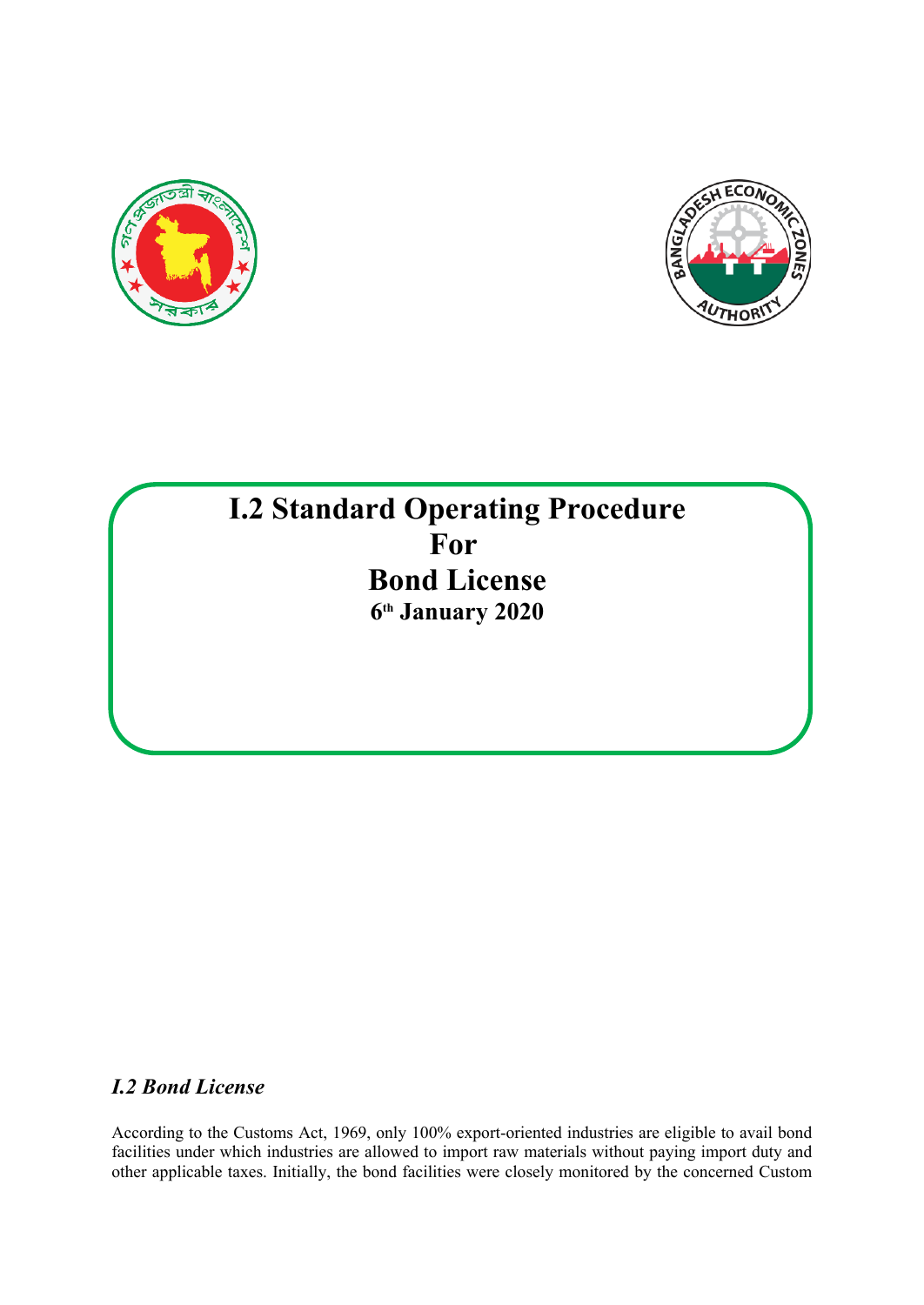Houses. Individual companies had to go through procedures for import and/or export which were very complex and as such, reconciliation of import and export quantities was very difficult. In order to avoid such situation for accelerating export activities as well as to broaden the base of economic development, the government of Bangladesh for the first time established a separate Bond Commissionerate in the name of "Customs Bond Commissionerate (CBC), Dhaka" in November 1, 2000 and CBC has started issuing Bond License to the 100% of export oriented industries. Subsequently, the government of Bangladesh, in order to bring the bond related services at the doorstep of the stakeholders, also established another Bond Commissionerate in the commercial capital Chittagong in the name of "Customs Bond Commissionerate (CBC), Chittagong" in November 10, 2010.

In case of Economic Zones in Bangladesh, an EZ Unit Investor who is given investment clearance as an Export Oriented Industry that mainly prefers export oriented business may apply for the Bond License. The steps to obtain the Bond License are summarized as shown in the following figure:



It should be noted that the Licensees of Bond License are required to pay the General Bond which is kind of a guarantee deposit of certain amount of funds against any business activities under certified bonded area, i.e., bond entry of raw materials, storage and use of the raw materials in a bonded warehouse/factory, and bonded export. After the payment of General Bond, the Licensee receives the Certificate of General Bond from CBC.

While the Bond License is provided to  $100\%$  export oriented industries in general, currently the EZ Unit Investors obtaining Bond License may sell their products to the domestic market in Bangladesh up-to 20 % of total production quantity according to the Bonded Warehouse Licensing Rules 2008 (SRO No. 181- Act /2008/2209/Duty dated 26/06/2008) upon payment of required import duties and applicable taxes. The EZ Unit Investors are required to submit the necessary report to the Customs office (See the SOP of Transfer Goods for detailed procedures).

To facilitate providing the benefits under Bond License, the National Board of Revenue (NBR) time to time issued SROs, Orders and Notifications as enforced by the CBC and other relevant VAT Commissionerates. The office of the CBC regularly facilitates the exporters under the above rules and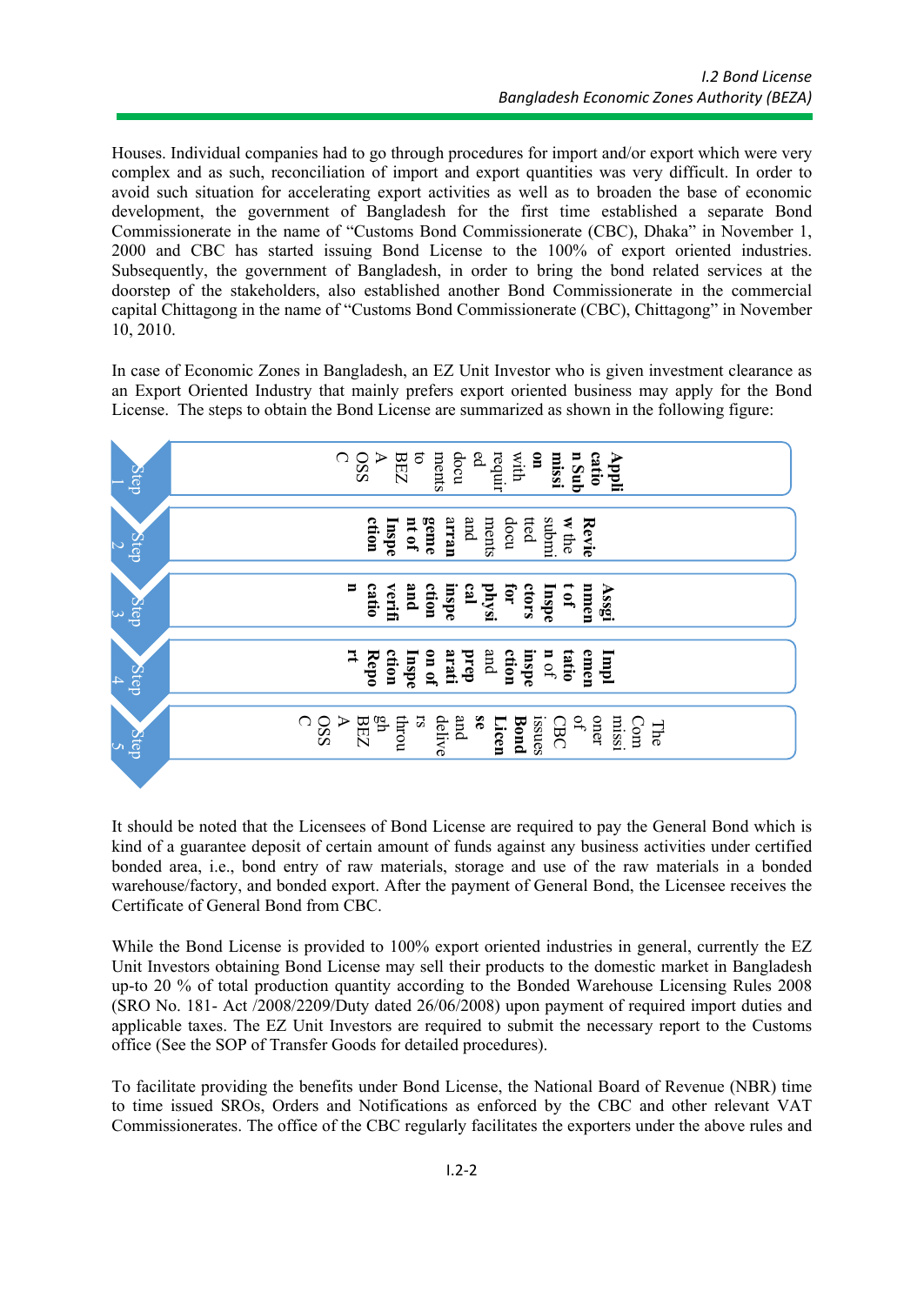regulations. The EZ unit investors may contact BEZA OSSC to get the latest information on the rules and regulations. The procedures of obtaining the Bond License is explained below:

### **1. Bond License**

| Filled-in Application Form (Schedule-1)<br>Required Copies of Licenses/Approvals/Permits<br>Copy of Investment Clearance Certificate issued by BEZA<br>Certified copy of Certificate of Incorporation and Memorandum and<br>Articles of Association issued by RJSC/Registered partnership deed<br>Copy of updated Trade License                                                                                                                                                                                                                                                                                                                                                    |
|------------------------------------------------------------------------------------------------------------------------------------------------------------------------------------------------------------------------------------------------------------------------------------------------------------------------------------------------------------------------------------------------------------------------------------------------------------------------------------------------------------------------------------------------------------------------------------------------------------------------------------------------------------------------------------|
|                                                                                                                                                                                                                                                                                                                                                                                                                                                                                                                                                                                                                                                                                    |
|                                                                                                                                                                                                                                                                                                                                                                                                                                                                                                                                                                                                                                                                                    |
| Copy of Tax Identification Number (TIN) certificate duly attested<br>Copy of Value Added Tax (VAT) registration certificate<br>Copy of updated Fire License<br>Copy of updated Environmental Clearance Certificate<br>Copy of updated Factory License<br>Copy of updated Boiler Certificate (if applicable)<br>Copy of Membership certificate along with letter of recommendation by<br>the related Trade Association (if the applicant belongs to the applicable<br>association)                                                                                                                                                                                                  |
| Required Evidences for Managing Director/Directors                                                                                                                                                                                                                                                                                                                                                                                                                                                                                                                                                                                                                                 |
| Copy of National ID of Managing Director/ Passport and Work permit of<br>Managing Director in case of Foreigners<br>Certified copy of Last Income Tax Return of the company and all<br>Directors/Managing Director/Managing Partner (Certified copy of IT-10B,<br>if applicable)<br>Statement of Directors printed on non-judicial stamp of BDT 500/-<br>detailing names, designation, present and permanent address, NID,<br>signature of the of the Owner/ Managing Partner/ Managing Director along<br>with attested photograph duly notarized and attested by the lien bank                                                                                                    |
| Required Evidences for Facilities                                                                                                                                                                                                                                                                                                                                                                                                                                                                                                                                                                                                                                                  |
| • Two (2) copies of Layout Plan of the proposed bonded warehouses prepared<br>in blue print or A3 size (prepared in CAD) duly signed by the registered<br>Engineer and Managing Director indicating the size of proposed bonded<br>• Copy of Lease Agreement signed with BEZA/Land Purchase Deed (in case<br>of private EZ, if land is bought)<br>· Documents related to import/purchase of machinery as follows:<br>a. VAT challan (if the machinery are locally produced and completely<br>brand new<br>b. VAT Challan and the Life Certificate issued by a recognized PSI (if<br>locally produced machinery is used for more than five years or<br>manufactured before 5 years) |
|                                                                                                                                                                                                                                                                                                                                                                                                                                                                                                                                                                                                                                                                                    |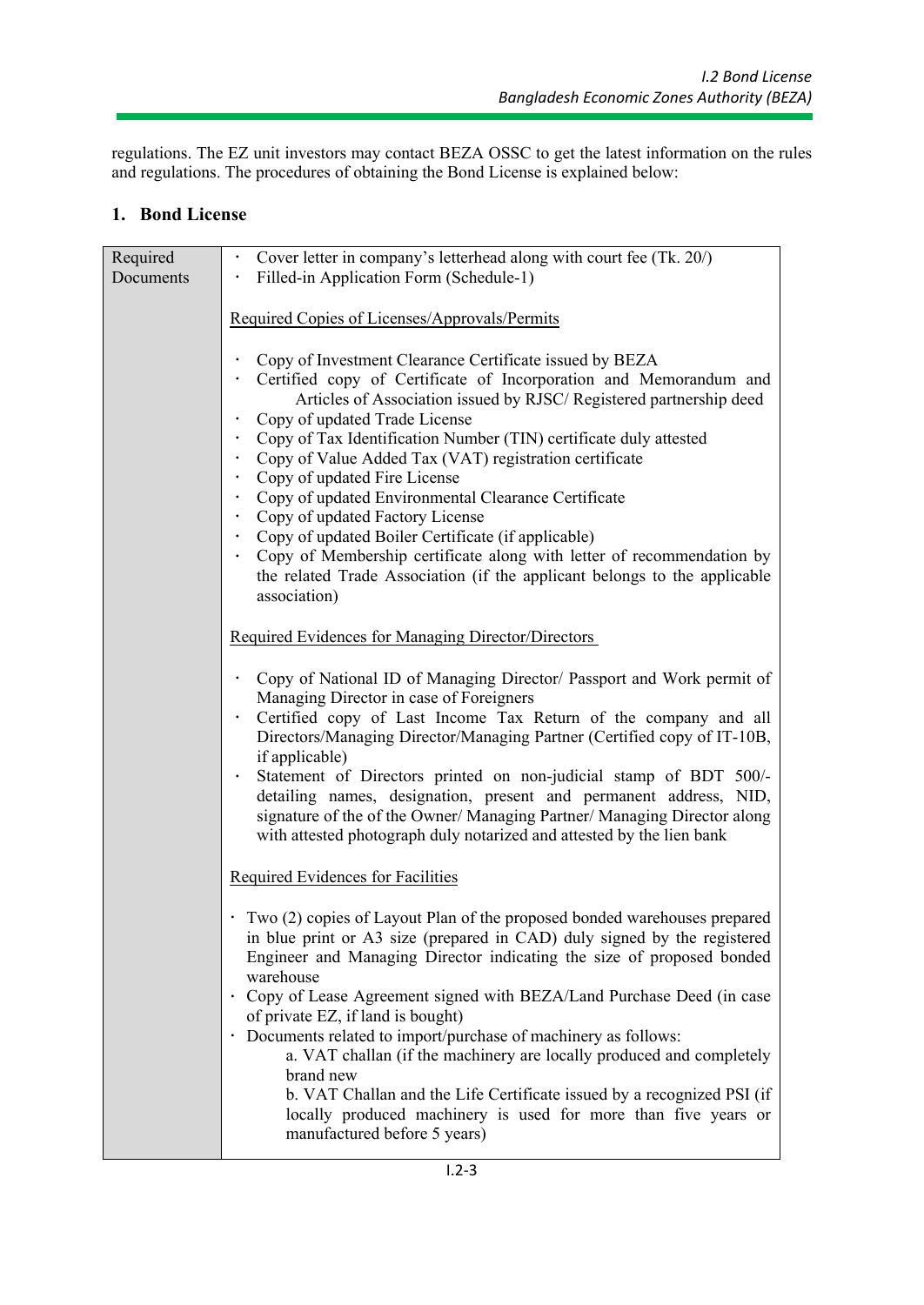|                      | c. Catalogue issued by the original manufacturer, B/E, B/L, LC,                                                                                            |
|----------------------|------------------------------------------------------------------------------------------------------------------------------------------------------------|
|                      | Commercial Invoice (If the brand-new machineries are directly<br>imported)                                                                                 |
|                      | d. B/E, photocopy, VAT challan (if the brand-new machineries are                                                                                           |
|                      | locally procured)                                                                                                                                          |
|                      | e. The Life Certificate issued by recognized PSI firm, VAT challan,                                                                                        |
|                      | photocopy of B/E (if the imported machineries are old and locally                                                                                          |
|                      | produced)                                                                                                                                                  |
|                      |                                                                                                                                                            |
|                      | Catalogue of machinery installed along with production capacity<br>• Certificate of installation of machinery by the registered engineer and firm          |
|                      | • Copy of permission relating to utilities (electricity, gas and water)                                                                                    |
|                      | Copy of utility bills for last month (electricity and other fuel bills, gas and                                                                            |
|                      | water bills)                                                                                                                                               |
|                      |                                                                                                                                                            |
|                      | Required Evidences for Financial Capacity                                                                                                                  |
|                      |                                                                                                                                                            |
|                      | · Certificate from the lien bank that the applicant has sufficient financial<br>capacity or certificate of foreign currency encashment along with evidence |
|                      | of bank loans / transaction to submit General Bond (GB) for an appropriate                                                                                 |
|                      | amount                                                                                                                                                     |
|                      | Copy of signed General Bond                                                                                                                                |
|                      | · Original Treasury challan                                                                                                                                |
|                      |                                                                                                                                                            |
|                      | Other Required Documents                                                                                                                                   |
|                      | · Letter of Undertaking/Affidavit on non-judicial stamp of BDT 500/- to                                                                                    |
|                      | comply with all the laws, rules and regulations and procedures of doing                                                                                    |
|                      | business in the Bangladesh duly signed by the Owner/ Managing Partner/                                                                                     |
|                      | Managing Director and also notarized by the competent authority                                                                                            |
|                      | Declaration in the company letterhead confirming that no sister concern has                                                                                |
|                      | any overdue relating to bond facilities, any suit or rite petitions, etc.                                                                                  |
| Actual<br>Procedures | 1. Applicant /Unit Investor visits BEZA OSS website, downloads the Bond                                                                                    |
|                      | License Application Form (Schedule-1) and submits the filled-in<br>Application Form along with prescribed complete data sheet and required                 |
|                      | documents.                                                                                                                                                 |
|                      | 2. BEZA OSS Center will prepare a file in the name of the applicant and                                                                                    |
|                      | place the Application Form and other submitted documents.                                                                                                  |
|                      | 3. If the documents are found in order, the file will be forwarded to the Focal                                                                            |
|                      | Point of CBC-NBR who will review the entire documents and request the                                                                                      |
|                      | Commissioner at CBC office to assign an Inspection Team comprises of                                                                                       |
|                      | 2/3 officials and fixes a date of inspection. (If the Application Form is not<br>accepted due to its deficiencies, it will be returned to the Applicant    |
|                      | keeping a serial number in the Register).                                                                                                                  |
|                      | 4. The Inspection Team will visit the factory on the pre-determined date and                                                                               |
|                      | verify all documents.                                                                                                                                      |
|                      | 5. After inspection, the Focal Point will ensure submission of the file along                                                                              |
|                      | with an Inspection Report in a specified format (See Annexure-A) to the                                                                                    |
|                      | Commissioner (CBC).                                                                                                                                        |
|                      | 6. Upon review, if the inspection report is found satisfactory, the                                                                                        |
|                      | Commissioner (CBC) will issue bond license with some conditions as per                                                                                     |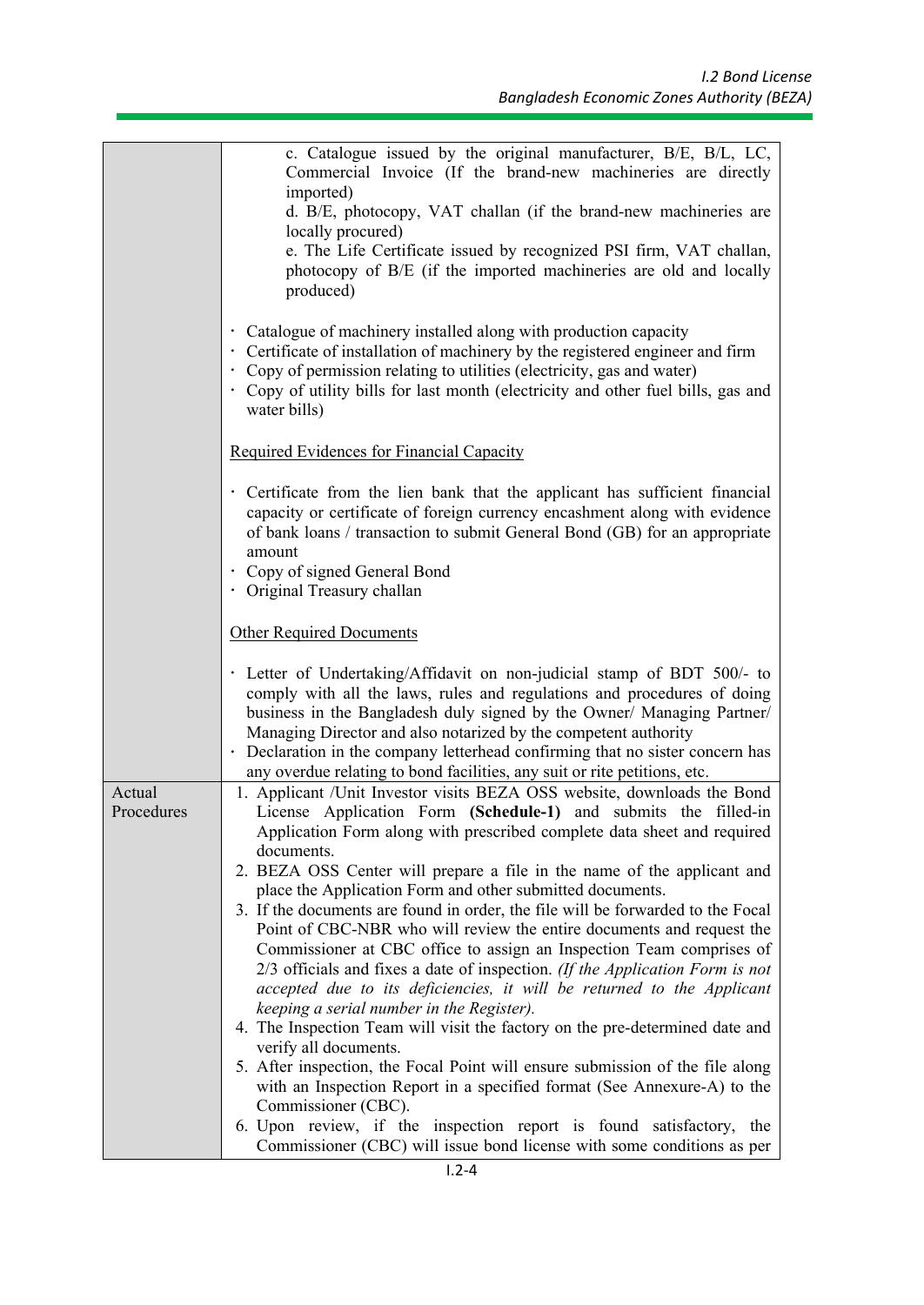|                                | the Schedule-3.<br>7. The Focal Point collects the Bond License for BEZA OSS Center and the<br>Business Information Officer of OSSC at the front desk will hand over the<br>bond license to the authorized representative of the Applicant's<br>organization                                                                                                                                                                                                                                                                                                                                                                                                                               |
|--------------------------------|--------------------------------------------------------------------------------------------------------------------------------------------------------------------------------------------------------------------------------------------------------------------------------------------------------------------------------------------------------------------------------------------------------------------------------------------------------------------------------------------------------------------------------------------------------------------------------------------------------------------------------------------------------------------------------------------|
| Required<br>Processing<br>Time | Within 22 (Twenty-two) working days after official receipt of application<br>* Official receipt means when all the required documents for obtaining a<br>bond license are received by a designated officer of the Bond<br>Commissionerate at BEZA OSSC.<br>* If the documents are found in order the bond license will be issued within<br>7 working days after inspection.                                                                                                                                                                                                                                                                                                                |
| Application<br>Fee             | License fee of BDT 10,000/-                                                                                                                                                                                                                                                                                                                                                                                                                                                                                                                                                                                                                                                                |
| Remarks                        | The required documents are based on the Schedule 2 in the Bonded<br>$\bullet$<br>Warehouse Licensing Rules, 2008 (SRO No. 181- Act /2008/2209/Duty<br>dated 26/06/2008<br>All the required documents above mentioned should be duly signed by the<br>$\bullet$<br>lien bank and the Proprietor /Managing Partner /Managing Director<br>The Proprietor / All the Partners/ All the Directors of the applicant<br>$\bullet$<br>organization shall be present physically at CBC office to sign the General<br>Bond before the license is issued<br>Automation system may be integrated with the respective Customs<br>$\bullet$<br>Authority so that quantity of stock can easily be assessed |

### **List of Forms**

| No. | Form No.   | <b>Description</b>                   |
|-----|------------|--------------------------------------|
|     | Schedule 1 | <b>Bond License Application Form</b> |
|     | Schedule 3 | Format of Bond License               |
|     | Annexure-A | <b>Inspection Report</b>             |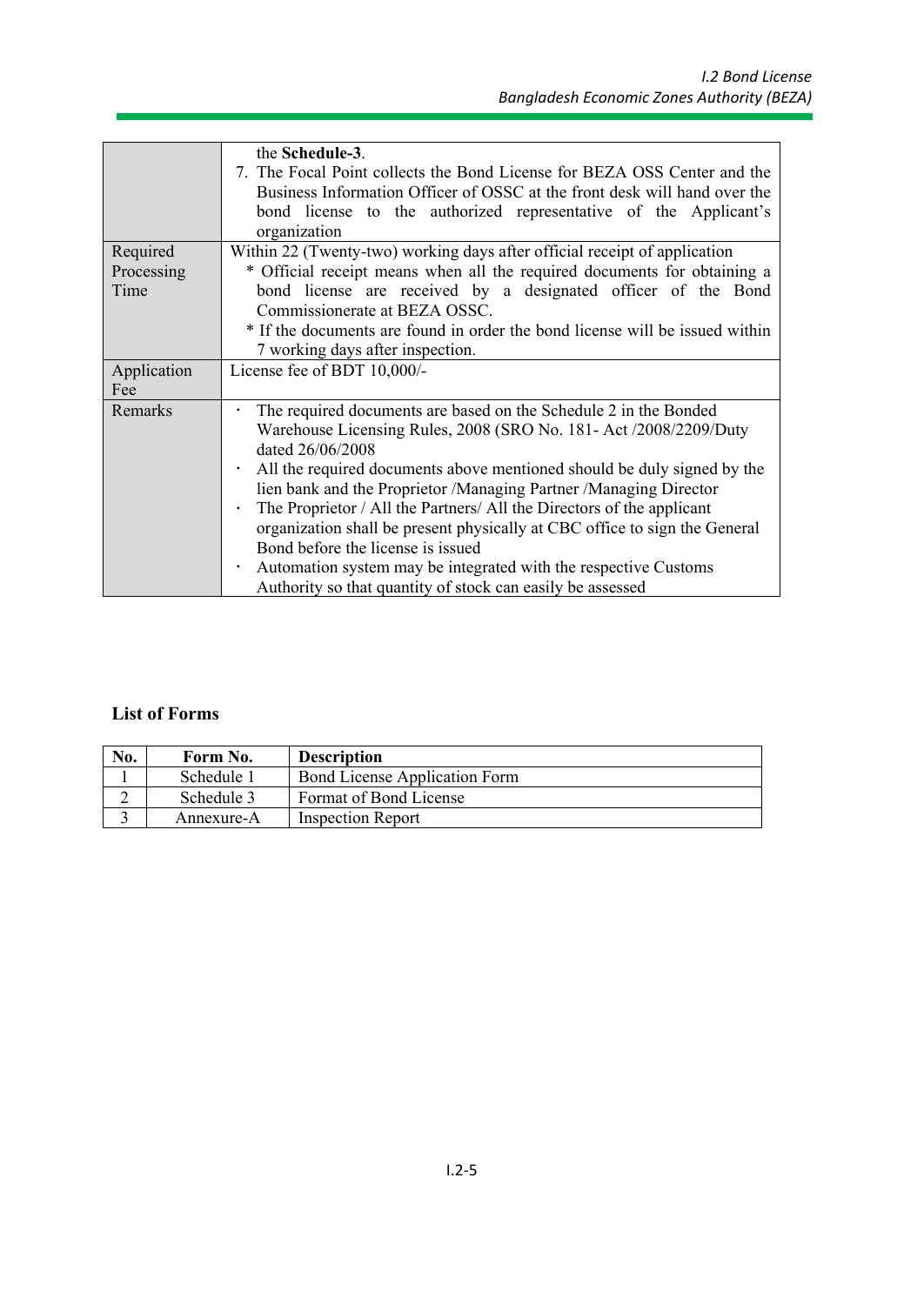### **BOND LICENSE APPLICATION FORM**

|                                                  | эесион а |
|--------------------------------------------------|----------|
| 1. Name of the Manufacturing Unit/ Project       |          |
| 2. Address of the Manufacturing Unit/the Project |          |
| Plot Number                                      |          |
| Economic Zone                                    |          |
| Union                                            |          |
| Upazila                                          |          |
| District                                         |          |
| Police Station                                   |          |
| Phone/PABX Number                                |          |
| Fax Number                                       |          |
| Mobile Number (Key contact person)               |          |
| E-mail                                           |          |
| 3. Name of the Head Office                       |          |
| 4. Address of the Head Office                    |          |
| Holding No.                                      |          |
| Road No.                                         |          |
| Area/Village                                     |          |
| Mouza                                            |          |
| Union                                            |          |
| Upazila                                          |          |
| District                                         |          |
| Police Station                                   |          |
| Ward                                             |          |
| City Corporation/Municipality                    |          |
| Phone/PABX Number                                |          |
| Fax Number                                       |          |
| Mobile Number                                    |          |
| E-mail                                           |          |

## **Section A**

|     |        | 5. Manufacturing Unit/Project Premises [Please tick] |              |         |  |
|-----|--------|------------------------------------------------------|--------------|---------|--|
| 5а. | Rented | Land Lease Deed                                      | <i>Issue</i> | Plot No |  |
|     |        | no/Investment                                        | Date         |         |  |
|     |        | Clearance no.                                        |              |         |  |
|     |        |                                                      | Exp.         |         |  |
|     |        |                                                      | Date         |         |  |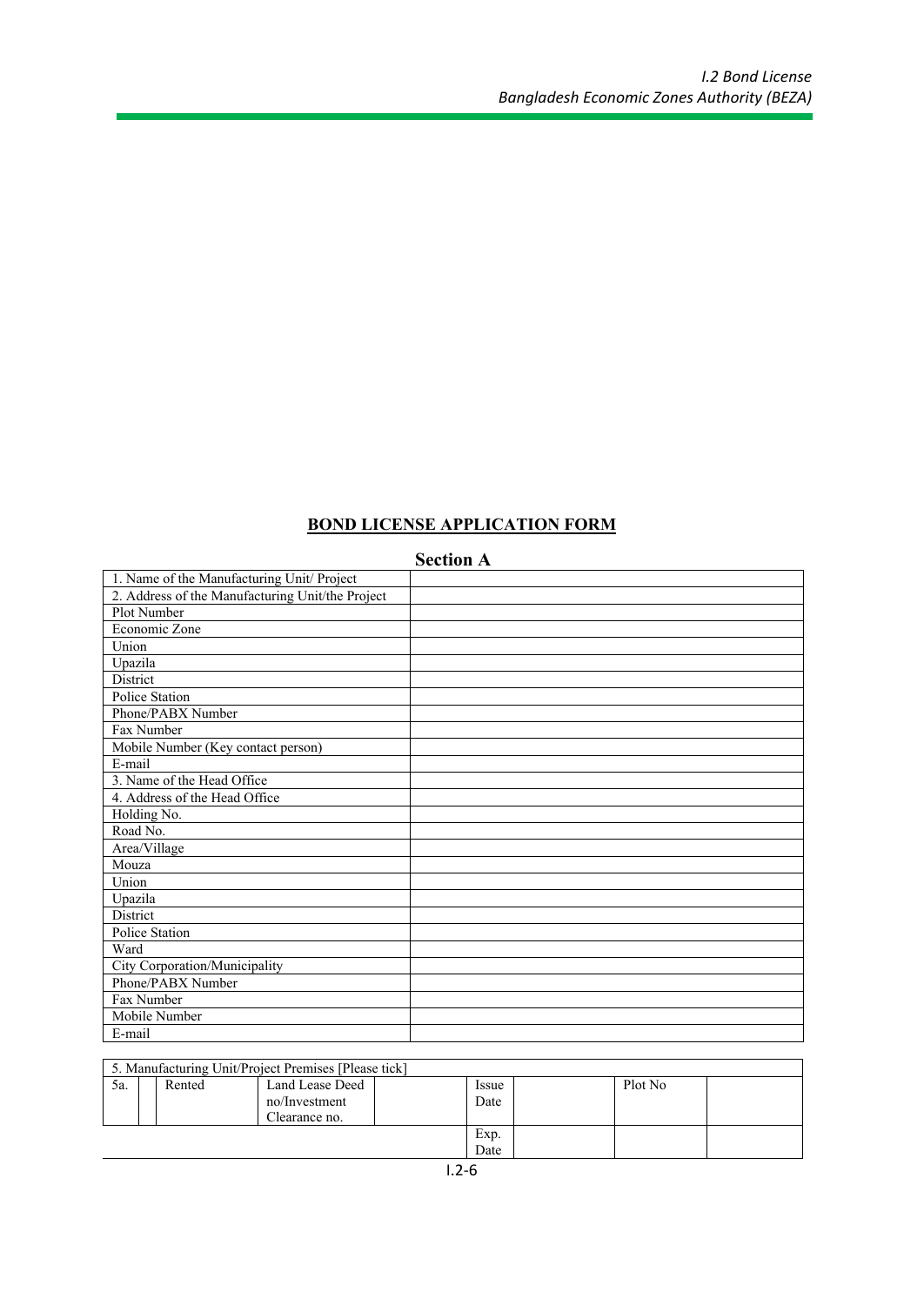| 5h<br>there<br>Whether<br>. anv<br><b>Bonded</b><br>hetore<br>tactory.<br>other<br>was       | $\Delta$ | Nc |  |  |
|----------------------------------------------------------------------------------------------|----------|----|--|--|
| 11 anv<br>: mention<br>acense<br>$H$ $VAC$<br>please<br>Bond<br>$N_{\Omega}$<br>$\mathbf{H}$ |          |    |  |  |

| 6. Type of Bond [Please tick]     | Special Bonded Warehouse | Private Bonded Warehouse      |
|-----------------------------------|--------------------------|-------------------------------|
|                                   | Sub-categories           |                               |
|                                   | Direct                   | Supervised Bond               |
|                                   | Direct & Deemed          | Home Consumption Bond         |
|                                   | Continuous Bond          | <b>Export Processing Zone</b> |
|                                   |                          | Domestic Tariff Area          |
|                                   |                          | Privileged/Diplomatic Bond    |
|                                   |                          | Continuous Bond               |
|                                   |                          | Commissariat                  |
|                                   |                          | Deemed                        |
|                                   |                          | Direct                        |
|                                   |                          | Direct & Deemed               |
| 7. Category of Bond [Please tick] |                          |                               |

| 100%<br>Foreign | . Investment | $\textcolor{red}{\downarrow}$ ocal & Foreign Investment)<br>B (Both | $100\%$<br>∟ocal Investment† |
|-----------------|--------------|---------------------------------------------------------------------|------------------------------|

|                                     | Number |             | Date |
|-------------------------------------|--------|-------------|------|
| 8. Tax Identification Number        |        | <i>ssue</i> |      |
| 9. BEZA Investment Clearance Number |        | Issue       |      |
| 10. VAT Registration Number (BIN)   |        | Issue       |      |
| 11. Trade License Number            |        | Issue       |      |
|                                     |        | Exp.        |      |
| 12. Fire License Number             |        | Date        |      |
|                                     |        | Exp.        |      |

13. Enrolment (if any):

| a. Enrolled with [tick]     | <b>BGMEA</b>      | <b>BKMEA</b> | BLMEA |              | <b>BGAPMEA</b> | <b>BPGMEA</b> |  |
|-----------------------------|-------------------|--------------|-------|--------------|----------------|---------------|--|
|                             | Others (specify): |              |       |              |                |               |  |
| b. Membership Number        |                   |              |       | <i>Issue</i> |                |               |  |
|                             |                   |              |       | Exp.         |                |               |  |
| 14. Environmental Clearance |                   |              |       | <i>Issue</i> |                |               |  |
| Certificate (ECC) Number    |                   |              |       | Exp.         |                |               |  |
| (If Applicable)             |                   |              |       |              |                |               |  |

|      | 15. Lien Bank Details |               |         |     |                                                       |
|------|-----------------------|---------------|---------|-----|-------------------------------------------------------|
| Code | Name                  | <b>Branch</b> | Address | Fax | Solvency<br>Certificate issuing<br>bank [please tick] |
|      |                       |               |         |     |                                                       |
|      |                       |               |         |     |                                                       |
|      |                       |               |         |     |                                                       |
|      |                       |               |         |     |                                                       |
|      |                       |               |         |     |                                                       |

### **Section B**

| DUUUH D                           |             |                 |                |  |  |  |  |
|-----------------------------------|-------------|-----------------|----------------|--|--|--|--|
| 16. Owner's Information           |             |                 |                |  |  |  |  |
| Ownership Category [Please tick]: |             |                 |                |  |  |  |  |
| Proprietorship                    | Partnership | Private Limited | Public Limited |  |  |  |  |

| Name of Chairman or MD/ Director |      |  |
|----------------------------------|------|--|
| Father/Husband's Name            |      |  |
| Tax Identification Number        | Date |  |
| <b>Present Address</b>           |      |  |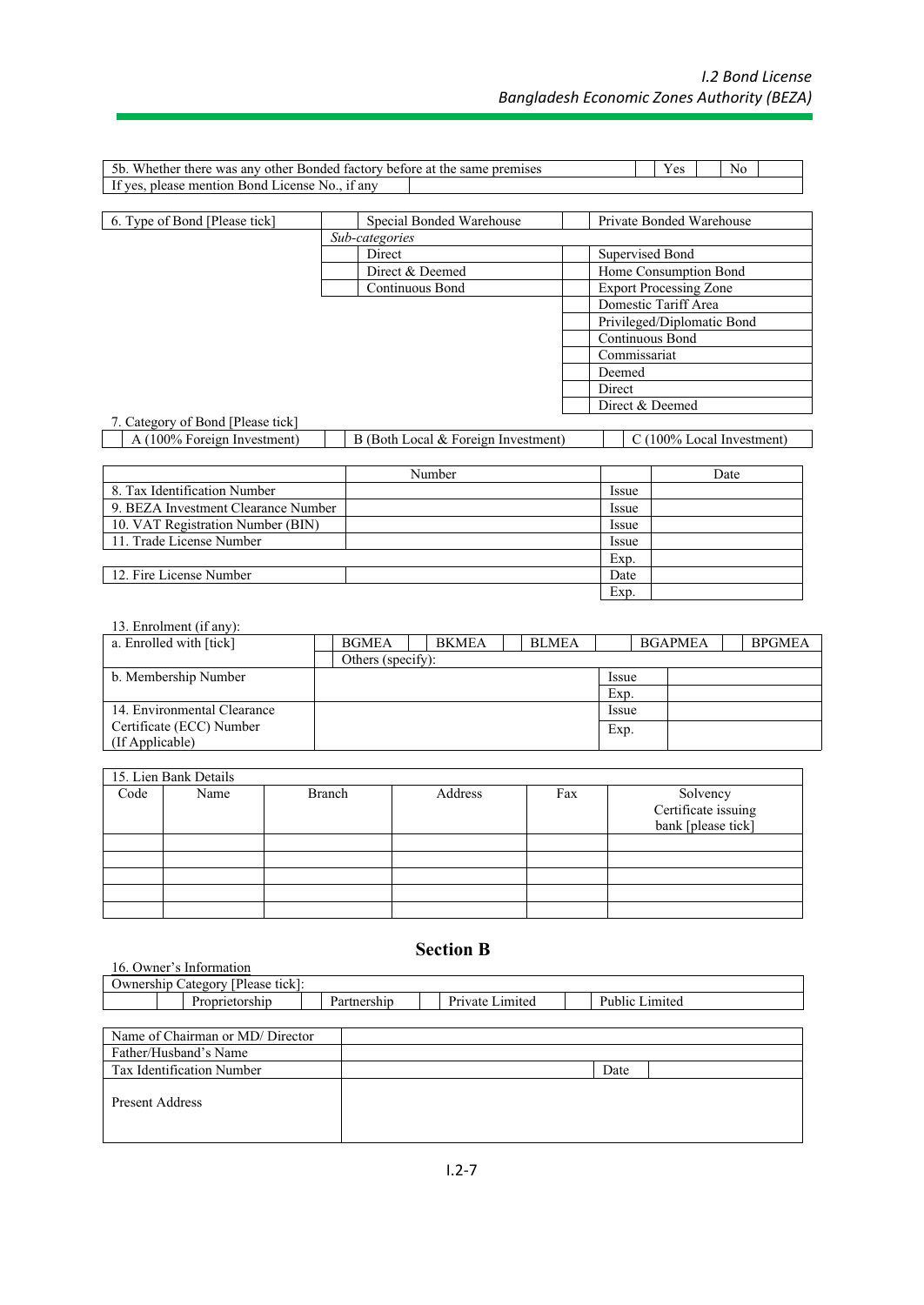┐

| <b>Permanent Address</b>           |                         |            |                                      |
|------------------------------------|-------------------------|------------|--------------------------------------|
|                                    |                         |            |                                      |
|                                    |                         |            |                                      |
| Residence Phone Number             |                         |            |                                      |
| Mobile Number                      |                         |            |                                      |
| Passport Number (if any)           |                         | Date       |                                      |
| Place of Issue of Passport, if any |                         |            |                                      |
| National ID No (For Bangladeshi)   |                         |            |                                      |
| Signature and Photo                | Put your Signature here | Photograph | Attach one copy Passport Size recent |
|                                    |                         |            |                                      |

| 17. Director's/Partner's Information (for Limited/Partnership Company) |                         |            |                                        |
|------------------------------------------------------------------------|-------------------------|------------|----------------------------------------|
| Name                                                                   |                         |            |                                        |
| Father/Husband's Name                                                  |                         |            |                                        |
| Tax Identification Number                                              |                         | Date       |                                        |
| <b>Present Address</b>                                                 |                         |            |                                        |
| <b>Permanent Address</b>                                               |                         |            |                                        |
| Residence Phone no.                                                    |                         |            |                                        |
| Mobile Number                                                          |                         |            |                                        |
| Passport Number (if any)                                               |                         | Date       |                                        |
| Place of Issue of Passport, if any                                     |                         |            |                                        |
| National ID No (For Bangladeshi)                                       |                         |            |                                        |
| Signature and Photo                                                    | Put your Signature here |            | Attach one copy Passport Size recent   |
|                                                                        |                         | Photograph |                                        |
|                                                                        |                         |            |                                        |
|                                                                        |                         |            |                                        |
|                                                                        |                         |            | (Please use separate sheet, if needed) |

# **Section C**

| 18. Manufactured Goods Information                                               |  |  |  |  |  |
|----------------------------------------------------------------------------------|--|--|--|--|--|
| Description of Goods to be manufactured (as per the Investment Clearance. No. of |  |  |  |  |  |
|                                                                                  |  |  |  |  |  |
| <b>Commercial Description</b>                                                    |  |  |  |  |  |
|                                                                                  |  |  |  |  |  |
|                                                                                  |  |  |  |  |  |
|                                                                                  |  |  |  |  |  |
| (Please use separate sheet if needed)                                            |  |  |  |  |  |
|                                                                                  |  |  |  |  |  |

| 19. Total Area of the Factory                 |             |            |               |                   |  |  |  |
|-----------------------------------------------|-------------|------------|---------------|-------------------|--|--|--|
| SL                                            | Length (ft) | Width (ft) |               | Area $(Sq-ft)$    |  |  |  |
|                                               |             |            |               |                   |  |  |  |
| 20. Raw Materials Warehouse:                  |             |            |               |                   |  |  |  |
| SL.                                           | Length (ft) | Width (ft) | Height $(ft)$ | Volume (Cubic-ft) |  |  |  |
|                                               |             |            |               |                   |  |  |  |
| 21. Finished Goods Warehouse (If Applicable): |             |            |               |                   |  |  |  |
| SL                                            | Length (ft) | Width (ft) | Height $(ft)$ | Volume (Cubic-ft) |  |  |  |
|                                               |             |            |               |                   |  |  |  |

#### 22. Raw Materials Information:

| Description of Raw Materials and Accessories (if applicable) as per the installed machinery and equipment: |         |                        |  |  |  |
|------------------------------------------------------------------------------------------------------------|---------|------------------------|--|--|--|
| Sl. No.                                                                                                    | HS Code | Commercial Description |  |  |  |
|                                                                                                            |         |                        |  |  |  |
|                                                                                                            |         |                        |  |  |  |
|                                                                                                            |         |                        |  |  |  |
|                                                                                                            |         |                        |  |  |  |
|                                                                                                            |         |                        |  |  |  |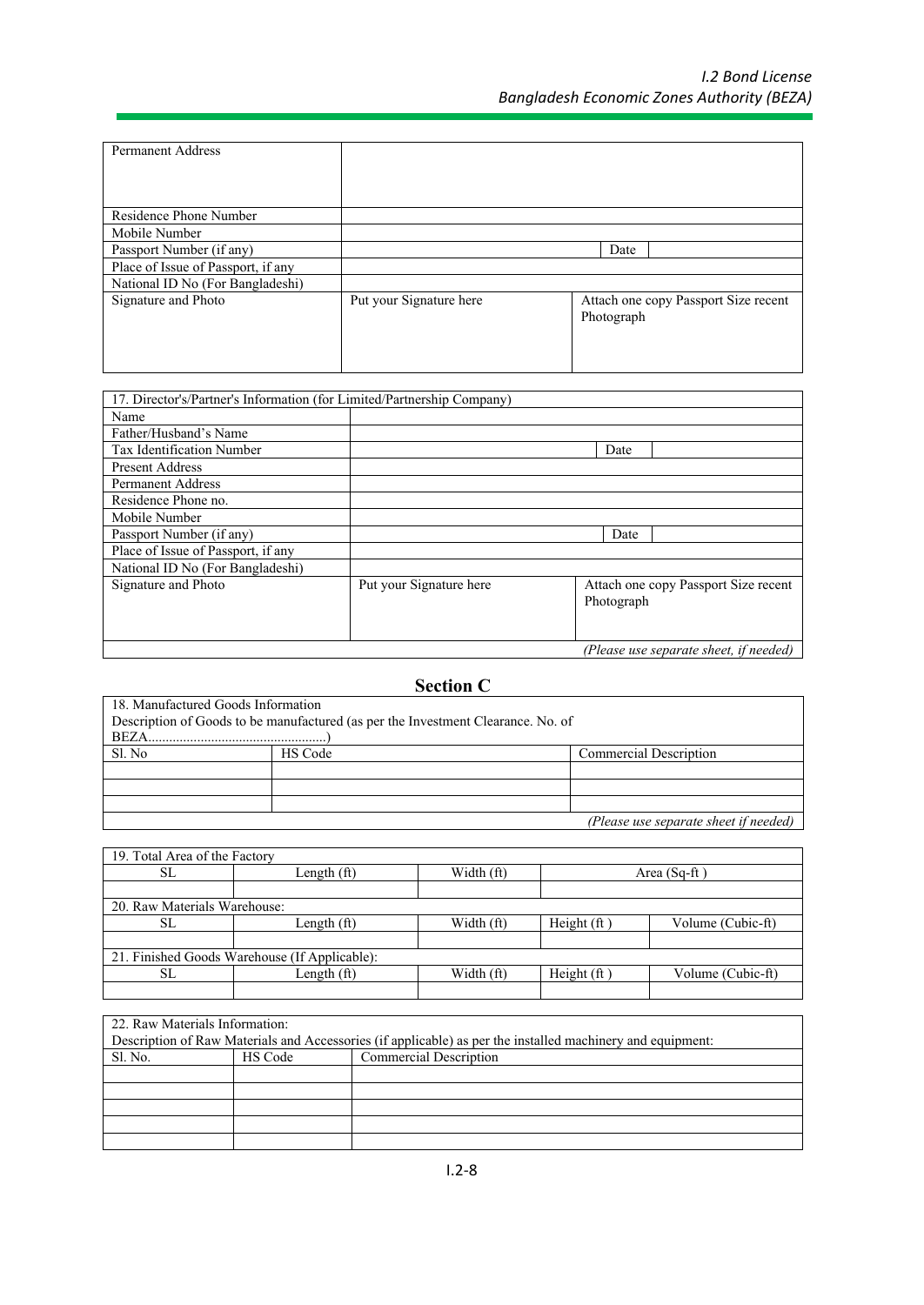*(Please use separate sheet, if needed)*

|                |                   |                                                                                           |                  | <b>Section D</b>                                                                |                  |        |            |                                       |
|----------------|-------------------|-------------------------------------------------------------------------------------------|------------------|---------------------------------------------------------------------------------|------------------|--------|------------|---------------------------------------|
|                |                   | 23. Installed Machineries Information<br>23.a Description of the Machinery and Equipment: |                  |                                                                                 |                  |        |            |                                       |
| a.             | Description       |                                                                                           |                  |                                                                                 |                  |        |            |                                       |
| $\mathbf{b}$ . | <b>Brand Name</b> |                                                                                           |                  |                                                                                 |                  |        |            |                                       |
| c.             |                   | Model Number                                                                              |                  |                                                                                 |                  |        |            |                                       |
|                |                   | d. Manufacturing Year                                                                     |                  |                                                                                 |                  |        |            |                                       |
| e.             |                   | The art/Part serial or no. of the<br>machineries/equipment                                |                  |                                                                                 |                  |        |            |                                       |
| $\mathbf f$    |                   | Country of Origin                                                                         |                  |                                                                                 |                  |        |            |                                       |
| g.             |                   | B/E No or VAT Challan Number                                                              |                  |                                                                                 |                  | Date   |            |                                       |
|                | h. BL Number      |                                                                                           |                  |                                                                                 |                  | Date   |            |                                       |
| $i$ .          |                   | Invoice Number                                                                            |                  |                                                                                 |                  | Date   |            |                                       |
| j.             | LC Number         |                                                                                           |                  |                                                                                 |                  | Date   |            |                                       |
|                |                   | k. Number of Machines                                                                     |                  |                                                                                 |                  |        |            |                                       |
|                |                   |                                                                                           |                  |                                                                                 |                  |        |            | (Please use separate sheet if needed) |
|                |                   |                                                                                           |                  | 23b. Product-wise mother and auxiliary Machinery and Total Production Capacity: |                  |        |            |                                       |
| ${\bf S}$      | <b>HS</b> Code    | Commercia                                                                                 | Mother Machine's | Quantity/No                                                                     | Auxiliary        |        | Annual     | Unit                                  |
| 1              | of the            | -1                                                                                        | Description      | . of mother                                                                     | Machines'        | Total  |            |                                       |
|                | Product<br>to be  | description<br>of the                                                                     |                  | machine of                                                                      | Descriptions     |        | Productio  |                                       |
|                |                   | Product to                                                                                |                  | this type                                                                       |                  | of the | n Capacity |                                       |
|                | produce           | be                                                                                        |                  |                                                                                 |                  |        | Mother     |                                       |
| d              |                   |                                                                                           |                  |                                                                                 |                  |        |            |                                       |
| a.             |                   | produced                                                                                  |                  |                                                                                 | 1.               |        | Machine    |                                       |
|                |                   |                                                                                           |                  |                                                                                 | 2.               |        |            |                                       |
|                |                   |                                                                                           |                  |                                                                                 | 3.               |        |            |                                       |
|                |                   |                                                                                           |                  |                                                                                 | 4.               |        |            |                                       |
|                |                   |                                                                                           |                  |                                                                                 | 5.               |        |            |                                       |
| $\mathbf b$ .  |                   |                                                                                           |                  |                                                                                 | 1.               |        |            |                                       |
|                |                   |                                                                                           |                  |                                                                                 | 2.               |        |            |                                       |
|                |                   |                                                                                           |                  |                                                                                 | 3.               |        |            |                                       |
|                |                   |                                                                                           |                  |                                                                                 | $\overline{4}$ . |        |            |                                       |
| $\mathbf{c}$ . |                   |                                                                                           |                  |                                                                                 | 5.<br>1.         |        |            |                                       |
|                |                   |                                                                                           |                  |                                                                                 | 2.               |        |            |                                       |
|                |                   |                                                                                           |                  |                                                                                 | 3.               |        |            |                                       |
|                |                   |                                                                                           |                  |                                                                                 | 4.               |        |            |                                       |
|                |                   |                                                                                           |                  |                                                                                 | 5.               |        |            |                                       |
|                |                   |                                                                                           |                  |                                                                                 |                  |        |            | (Please use separate sheet if needed) |

| 24. Indemnity Bond / Undertaking for Import of Machinery (if any)<br>24a. Particulars of Importation for Installed Machinery: |          |      |                                  |      |                                  |      |                        |                              |
|-------------------------------------------------------------------------------------------------------------------------------|----------|------|----------------------------------|------|----------------------------------|------|------------------------|------------------------------|
| SL no                                                                                                                         | $B/E$ no | Date | Indemnity /<br>Undertaking<br>No | Date | Cash Memo/<br>Challan/Voucher no | Date | Due date<br>of release | Actual<br>date of<br>release |
|                                                                                                                               |          |      |                                  |      |                                  |      |                        |                              |
|                                                                                                                               |          |      |                                  |      |                                  |      |                        |                              |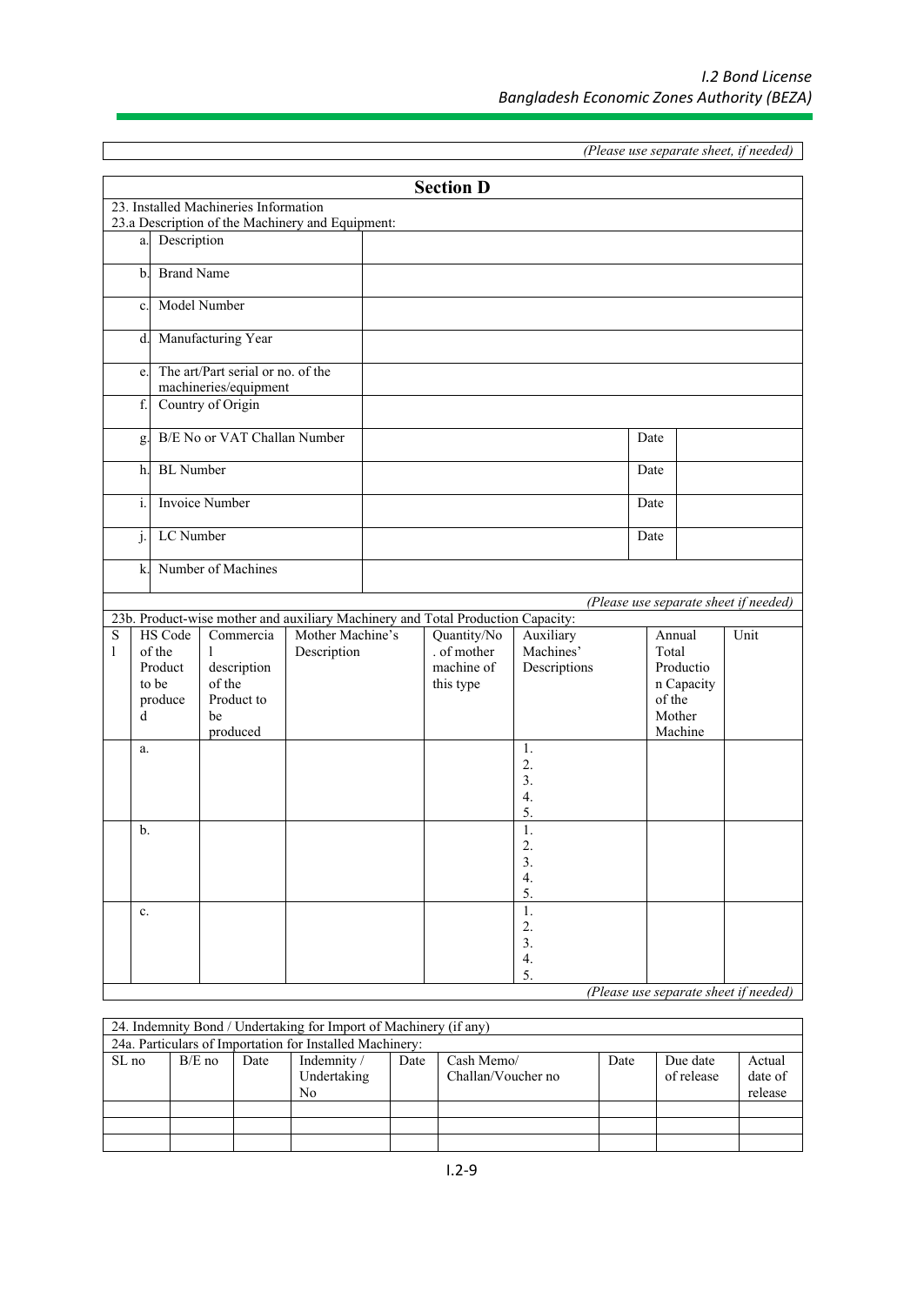| (Please use separate sheet, if needed)                                                                      |                                        |      |            |      |           |      |      |      |         |            |
|-------------------------------------------------------------------------------------------------------------|----------------------------------------|------|------------|------|-----------|------|------|------|---------|------------|
| 24b. If it is purchased from other Bonded Factory (after release of Indemnity Bond/Undertaking by Importer) |                                        |      |            |      |           |      |      |      |         |            |
| <b>SL</b>                                                                                                   | Investment                             | Date | Permission | Date | Transfero | Date | Bank | Bank | Bank    | Branch     |
|                                                                                                             | Clearance                              |      | from       |      |           |      | Code | Name | Address | Name $\&$  |
|                                                                                                             | Number (From                           |      | Bond       |      | lien bank |      |      |      |         | Address of |
|                                                                                                             | $BEZA$ )                               |      | authority  |      | NOC no    |      |      |      |         | Lien Bank  |
|                                                                                                             |                                        |      |            |      |           |      |      |      |         |            |
|                                                                                                             |                                        |      |            |      |           |      |      |      |         |            |
|                                                                                                             |                                        |      |            |      |           |      |      |      |         |            |
|                                                                                                             |                                        |      |            |      |           |      |      |      |         |            |
|                                                                                                             |                                        |      |            |      |           |      |      |      |         |            |
|                                                                                                             | (Please use separate sheet, if needed) |      |            |      |           |      |      |      |         |            |

|                     |         | 25. Annual Import/Local Purchase Entitlement for Raw Materials: |                         |          |                                        |
|---------------------|---------|-----------------------------------------------------------------|-------------------------|----------|----------------------------------------|
| $\operatorname{SL}$ | HS CODE | Description of<br>the commodities                               | Specification/<br>Grade | Quantity | Unit                                   |
|                     |         |                                                                 |                         |          |                                        |
|                     |         |                                                                 |                         |          |                                        |
|                     |         |                                                                 |                         |          |                                        |
|                     |         |                                                                 |                         |          |                                        |
|                     |         |                                                                 |                         |          |                                        |
|                     |         |                                                                 |                         |          |                                        |
|                     |         |                                                                 |                         |          |                                        |
|                     |         |                                                                 |                         |          |                                        |
|                     |         |                                                                 |                         |          |                                        |
|                     |         |                                                                 |                         |          |                                        |
|                     |         |                                                                 |                         |          |                                        |
|                     |         |                                                                 |                         |          |                                        |
|                     |         |                                                                 |                         |          |                                        |
|                     |         |                                                                 |                         |          |                                        |
|                     |         |                                                                 |                         |          |                                        |
|                     |         |                                                                 |                         |          |                                        |
|                     |         |                                                                 |                         |          |                                        |
|                     |         |                                                                 |                         |          |                                        |
|                     |         |                                                                 |                         |          |                                        |
|                     |         |                                                                 |                         |          | (Please use separate sheet, if needed) |

|    | <b>Section E</b>                                                              |  |  |  |  |  |  |
|----|-------------------------------------------------------------------------------|--|--|--|--|--|--|
|    | 26. Information of Associate Business (applicable for all Directors/Partners) |  |  |  |  |  |  |
| a. | Name of the person who is doing the associate                                 |  |  |  |  |  |  |
|    | business                                                                      |  |  |  |  |  |  |
| b. | TIN of that person                                                            |  |  |  |  |  |  |
| c. | NID of that person                                                            |  |  |  |  |  |  |
| d. | Name of the associate business                                                |  |  |  |  |  |  |
| e. | Address of the associate business                                             |  |  |  |  |  |  |
| f. | VAT Registration (BIN) of the associate business                              |  |  |  |  |  |  |
| g. | TIN of the associate business                                                 |  |  |  |  |  |  |
| h. | Nature of the associate business                                              |  |  |  |  |  |  |
|    | Position of that person in associate business                                 |  |  |  |  |  |  |
|    | Share of that person in associate business                                    |  |  |  |  |  |  |
|    | (Please use separate sheet, if needed)                                        |  |  |  |  |  |  |

| 27. Information about Authorized Signatory: |                                                                                                          |                       |
|---------------------------------------------|----------------------------------------------------------------------------------------------------------|-----------------------|
| Name of the Authorized Signatory            | Signature of the Authorized Signatory                                                                    | Photograph (one copy) |
|                                             |                                                                                                          |                       |
|                                             |                                                                                                          |                       |
|                                             |                                                                                                          |                       |
|                                             | 28. DECLARATION (by Chairman/MD/Director/Managing Partner/Proprietor)                                    |                       |
|                                             | I declare that the particulars supplied by me in this application are correct and true in every respect. |                       |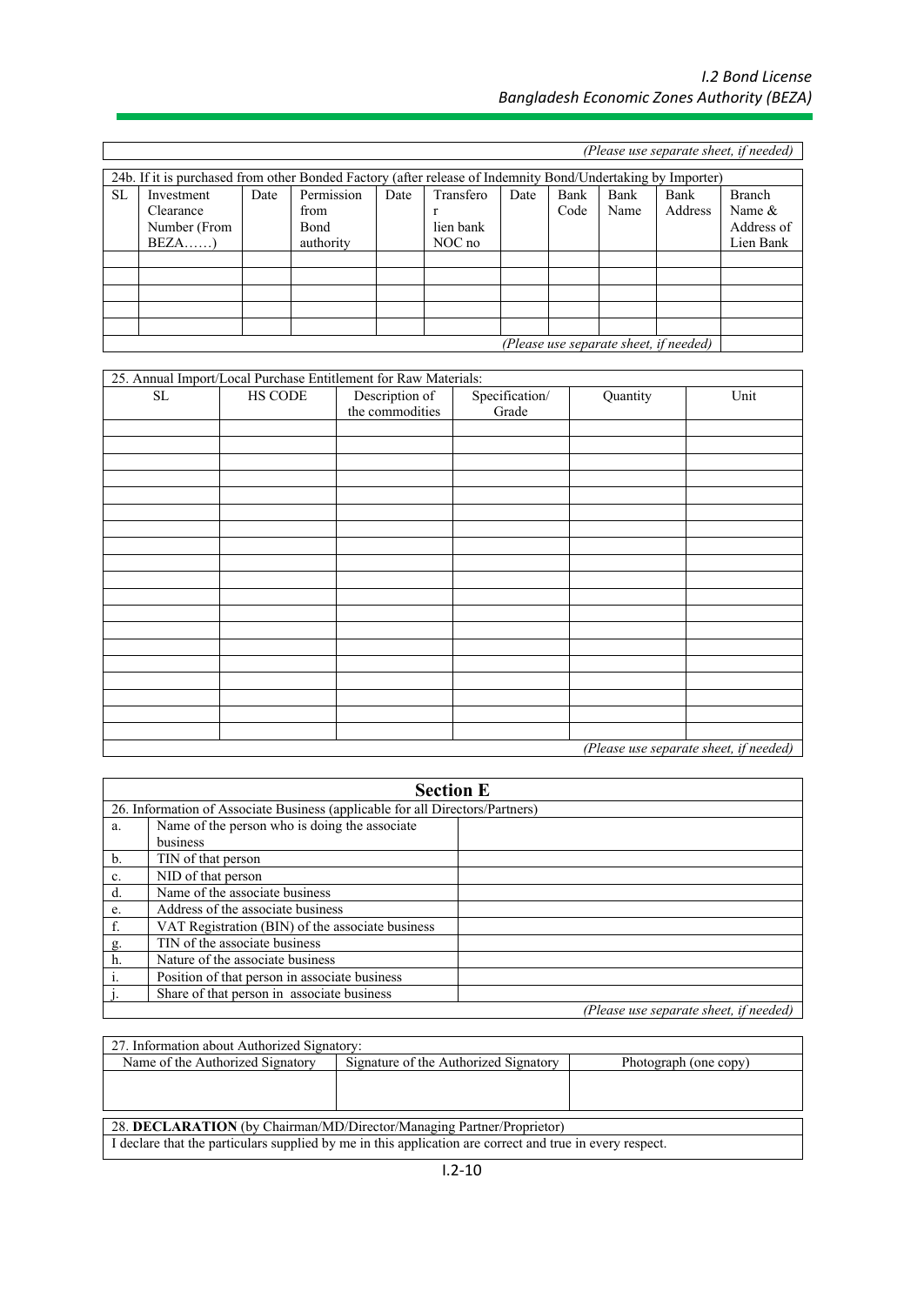| Name (in BLOCK letters)  |      |  |
|--------------------------|------|--|
| Signature and Seal       |      |  |
| Designation of Signatory | Date |  |
|                          |      |  |

**Schedule 3**

"Appendix -03

### **[Rules 6 Refers] Government of the People's Republic of Bangladesh ………………………………..Commissionerate**

Not Transferable

Bonded/Special Bonded Warehouse License for Fully Export Oriented Industrial Organization [ Issued in accordance with the Customs Act 1969 Section 13(1)

| License<br>No.<br>Dated:                   |                                |
|--------------------------------------------|--------------------------------|
| 1. (A) Name of the Industrial Organization |                                |
| $(B)$ TIN                                  |                                |
| 2. (A) Full Office Address                 |                                |
| (B) Phone Number and Fax Number            |                                |
| $(C)$ E-mail                               |                                |
| 3. (A) Full Address of the Factory         |                                |
| (B) Phone and Fax Number                   |                                |
| $(C)$ E-mail                               |                                |
| 4. Ownership of Office/Factory Building    | $\therefore$ Self owned/rented |

5. Detailed description of Owner/Managing Partner/Managing Director :

| Name, Father/Husband's Name   Occupation<br>of the Owner/Managing partner/<br>Director of the Nationality<br>Managing<br>Organization | and | Permanent<br>Address | Current<br>Address | Signature |
|---------------------------------------------------------------------------------------------------------------------------------------|-----|----------------------|--------------------|-----------|
|                                                                                                                                       |     |                      |                    |           |

#### 6. Detailed Description of Owner/ Partners/Directors of other Organizations:

| Name, Father/Husband's Name   Occupation<br>of the Partners/Directors of other | and         | Permanent<br>Address | Current<br>Address | Signature |
|--------------------------------------------------------------------------------|-------------|----------------------|--------------------|-----------|
|                                                                                |             |                      |                    |           |
| Organizations                                                                  | Nationality |                      |                    |           |
|                                                                                |             |                      |                    |           |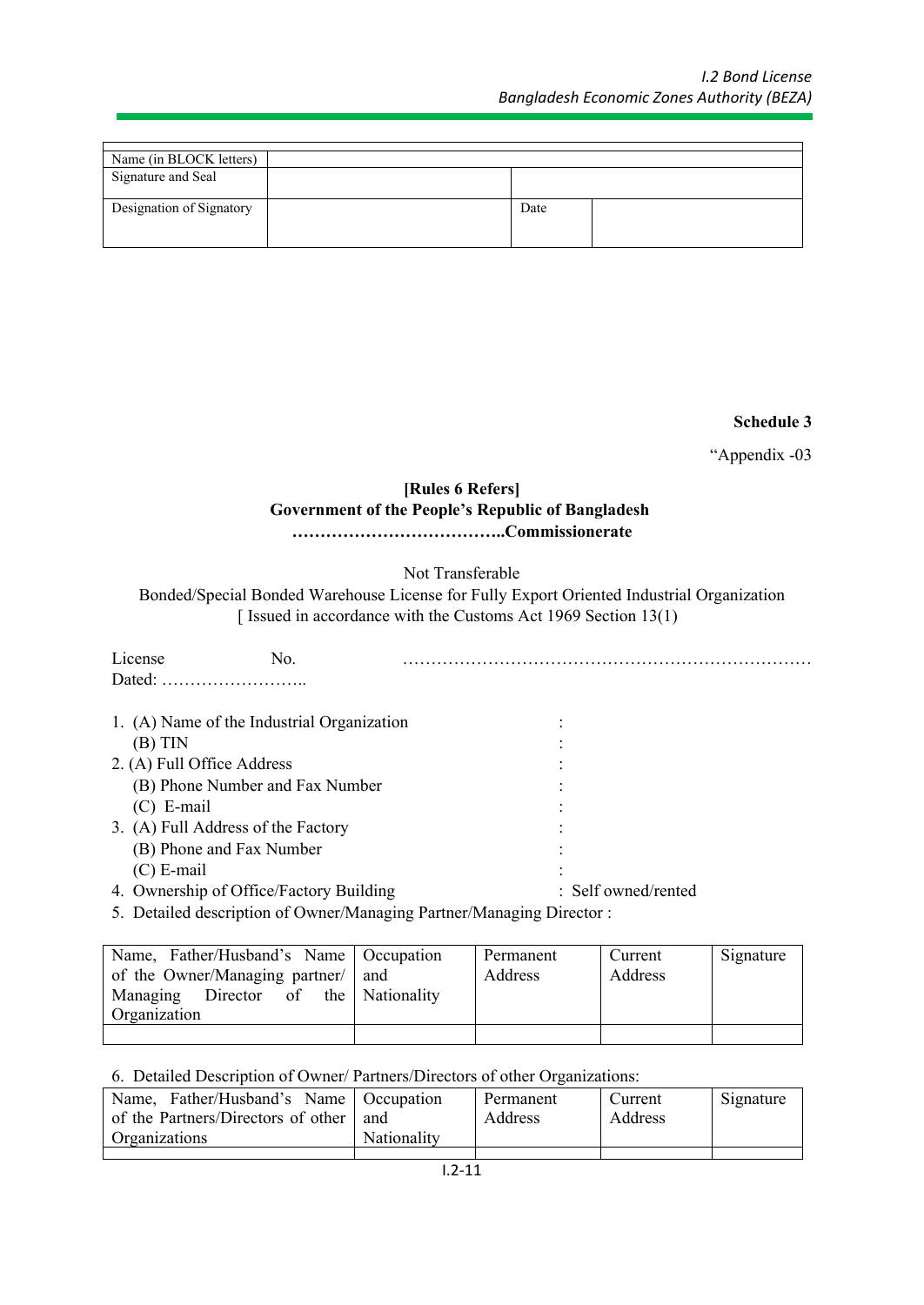| 7. The membership Number of BGMEA/BKMEA/concerned Government         |       |
|----------------------------------------------------------------------|-------|
| <b>Approved Committee:</b>                                           | Date: |
| 8. Enlistment Number of Investment Board:                            | Date: |
| 9. E R C Number:                                                     | Date: |
| 10. I R C Number:                                                    | Date: |
| 11. VAT Registration Number:                                         | Date: |
| 12. Name, Address and Phone No. of Lien Bank:                        | Date: |
| 13. Description of goods manufactured by the industrial organization |       |
| (as per enlistment of Investment Board):                             | Date: |

14. Annual production capacity (product wise) of goods of the industrial organization

(as per physical inspection report of the Taxes Department) :

15. Details of raw materials used for manufacturing such goods (if necessary separate pages mentioning HS Code with signature of licensing officer and number of additional pages has to be mentioned):

16. Details of the signatory of Customs Duties documents pertaining to Bonded Warehouse:

| Name | Designatio | Phone and Fax<br>No. | Specimen Signature (the<br>signature that is used in |
|------|------------|----------------------|------------------------------------------------------|
|      |            |                      | Bank Account)                                        |
|      |            |                      |                                                      |

17. Total size of the area of the Bonded Warehouse :

18. Total size of the area of Raw Material Storage :

19. Total size of the area of manufactured products Storage :

20. Details of raw materials processing to be stored under Into Bond( if necessary, additional papers like serial 15 may be used):

| Description | S Code | Annual import entitlement<br>(amount) |
|-------------|--------|---------------------------------------|
|             |        |                                       |

21. Highest one-time import entitlement/bonding capacity (amount) according to annual import entitlement, storage capacity of raw materials warehouse, export performance (in relevant cases) and policy issued by National Board of Revenue (if any)

22. This License is issued in favor of Messers ………………………………. with the condition that the terms and conditions mentioned in the other page will be observed sincerely.

Date: Commissioner

#### **Terms and Conditions to be followed by the Licensee**

1. This license is not transferable.

2. The licensee i.e. the Bonder is bound to observe all rules regulations pertaining to safe custody of all materials stored in the warehouse

3. The raw material storage area, production area, manufactured goods storage area and office room of the bonded warehouse premises must be well laid out and secure. The raw materials and manufactured goods in the warehouse must be stored in such a way that both raw materials and manufactured goods can be inspected conveniently. It is to be kept in mind that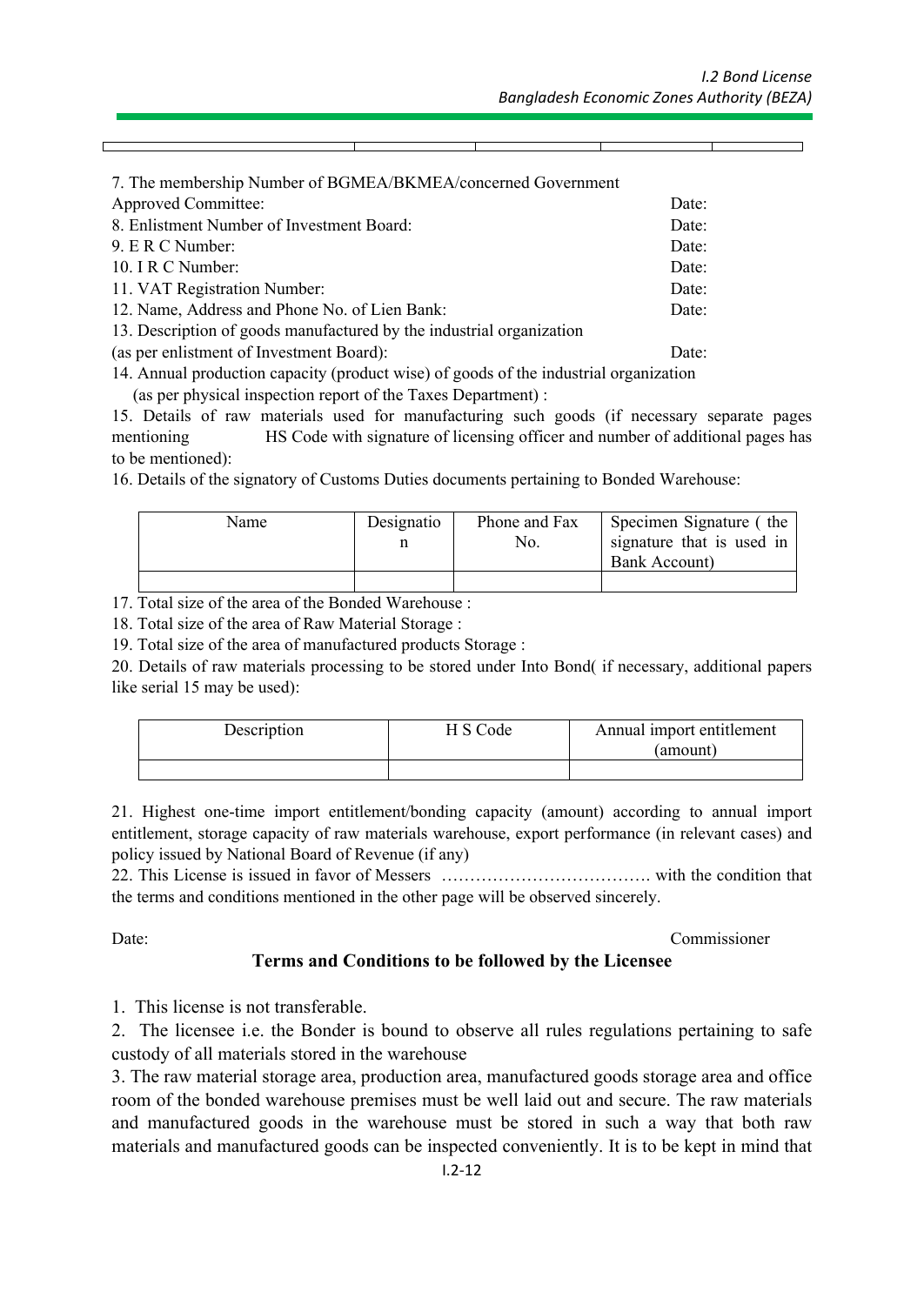the volume of manufactured goods and package of the goods do not surpass the capacity of warehouse. Storage and stacking of goods must be done in accordance with instructions from Licensing Authorities.

4. The **Licensee** must maintain the stock book in such a way that is allows easy inspection of stored goods. The Stock Book must be produced before Customs Officer whenever he asks for it.

5. The **Bonder** must be obliged to obey all SRO/Orders/Instructions issued by National Board of Revenue and Customs Authority regarding operation and administration of Bonded Warehouse.

6. The Bonder will be obliged to follow all rules and regulations pertaining to import and export of goods under Bond License.

7. Other than the raw material mentioned in the second page of the license, no other goods, machineries or accessories are allowed to be released under Bond facilities.

<sup>1</sup>8. (A) Within 230 (thirty) days after expiry of one year period of Special Bonded Warehouse License of fully export oriented industrial organization, all documents necessary for annual audit must be produced before the Licensing Authority, and the organization must remain prepared for the audit.

(B) After receiving the documents mentioned in (A) above, the Licensing authority must complete the annual audit of the concerned organization by next 90 (ninety) days.

(C) If the **Licensee** fails to submit all necessary documents within the given time and does not remain prepared to face the audit, the Commissioner (Bond or concerned Commissioner will suspend the License and the suspension will only be lifted after the annual audit is done following all legal procedures.

9. For Bonded Warehouse License of other fully export oriented industrial organizations, all necessary documents for audit must be submitted before the Licensing Authority within 15 (fifteen) days of expiry of 1 (one) year licensee period.

10. For any change in the licensee organization's organogram and/or the managing committee, for shifting or expansion or any alteration of the bonded warehouse, prior permission from the Licensing Authority must be obtained, and any such change without first obtaining change/amendment in the license will be considered illegal and gross violation of Customs Law and punitive measures will be taken.

11. The provisions described in The Customs Act 1969, Warehousing (Chapter XI) will be applicable to this Bonded Warehouse License.

I and all members of the Licensee Organization must at all times follow all terms and conditions mentioned above. In case of any violation, we shall be bound to accept any legal action taken by the Licensing Organization.

Date: …………...………………………..

(Signature of Owner/

<sup>1</sup> Amended vide SRO No. 162-Law/2011/2349/Customs dated 09.06.2011.

<sup>2</sup> Amended vide SRO No. 232-Law/2012/2413/Cus dated 28.06.2012